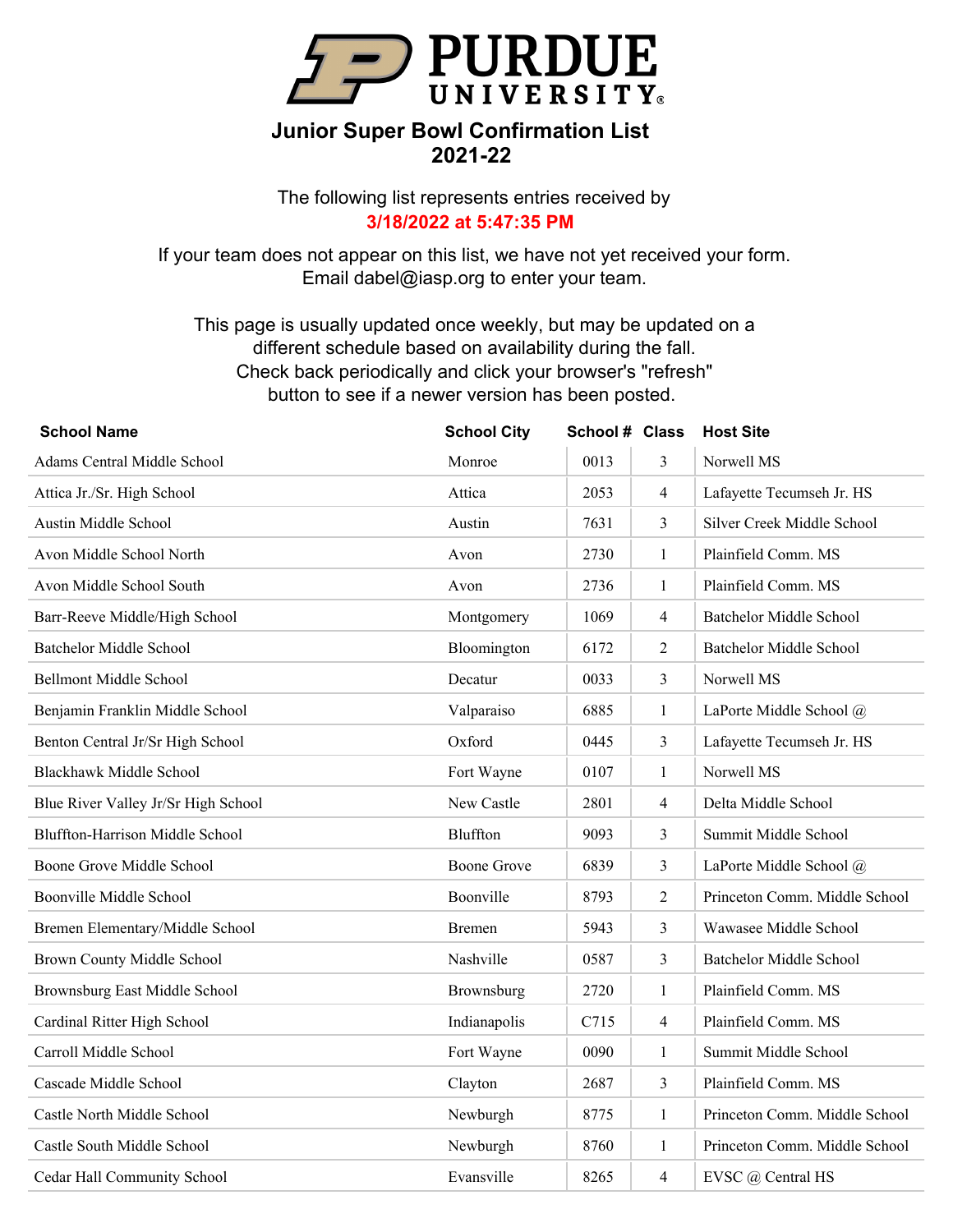

The following list represents entries received by **3/18/2022 at 5:47:35 PM**

If your team does not appear on this list, we have not yet received your form. Email dabel@iasp.org to enter your team.

| <b>School Name</b>                   | <b>School City</b> | School # Class |                | <b>Host Site</b>               |
|--------------------------------------|--------------------|----------------|----------------|--------------------------------|
| Center Grove Middle School Central   | Greenwood          | 3441           | $\mathbf{1}$   | Plainfield Comm. MS            |
| Center Grove Middle School North     | Greenwood          | 3443           | $\mathbf{1}$   | Plainfield Comm. MS            |
| Centerville-Abington Jr. High School | Centerville        | 8982           | 3              | East Central MS                |
| Central Catholic Jr/Sr High School   | Lafayette          | D415           | $\overline{4}$ | Lafayette Tecumseh Jr. HS      |
| Central Middle School                | Columbus           | 0390           | $\mathbf{1}$   | <b>Batchelor Middle School</b> |
| Churubusco Jr/Sr High School         | Churubusco         | 9193           | 3              | Summit Middle School           |
| Clark-Pleasant Middle School         | Greenwood          | 3427           | $\mathbf{1}$   | Plainfield Comm. MS            |
| Clifford Pierce Middle School        | Merrillville       | 3811           | $\mathbf{1}$   | Clifford Pierce Middle School  |
| Clinton Central Jr/Sr High School    | Michigantown       | 0957           | $\overline{4}$ | Lafayette Tecumseh Jr. HS      |
| Clinton Prairie Jr/Sr High School    | Frankfort          | 0977           | 3              | Lafayette Tecumseh Jr. HS      |
| Cloverdale Middle School             | Cloverdale         | 7085           | $\overline{4}$ | Plainfield Comm. MS            |
| Colonel John Wheeler Middle School   | Crown Point        | 3915           | $\mathbf{1}$   | Clifford Pierce Middle School  |
| Concord Jr. High School              | Elkhart            | 1713           | $\mathbf{1}$   | Wawasee Middle School          |
| Connersville Middle School           | Connersville       | 1895           | $\mathbf{1}$   | East Central MS                |
| Corydon Central Jr. High School      | Corydon            | 2643           | $\overline{2}$ | Silver Creek Middle School     |
| Crawford County Middle School        | Marengo            | 1061           | 3              | Silver Creek Middle School     |
| Crawfordsville Middle School         | Crawfordsville     | 6281           | $\overline{2}$ | Lafayette Tecumseh Jr. HS      |
| <b>Crestview Middle School</b>       | Huntington         | 3061           | 2              | Summit Middle School           |
| Crothersville Jr/Sr High School      | Crothersville      | 3121           | $\overline{4}$ | <b>Batchelor Middle School</b> |
| Danville Community Middle School     | Danville           | 2743           | $\overline{2}$ | Plainfield Comm. MS            |
| DeKalb Middle School                 | Waterloo           | 1346           | $\mathbf{1}$   | Norwell MS                     |
| Delphi Community Middle School       | Delphi             | 0609           | 3              | Lafayette Tecumseh Jr. HS      |
| Delta Middle School                  | Muncie             | 1367           | $\overline{2}$ | Delta Middle School            |
| Discovery Middle School              | Granger            | 7372           | $\mathbf{1}$   | Wawasee Middle School          |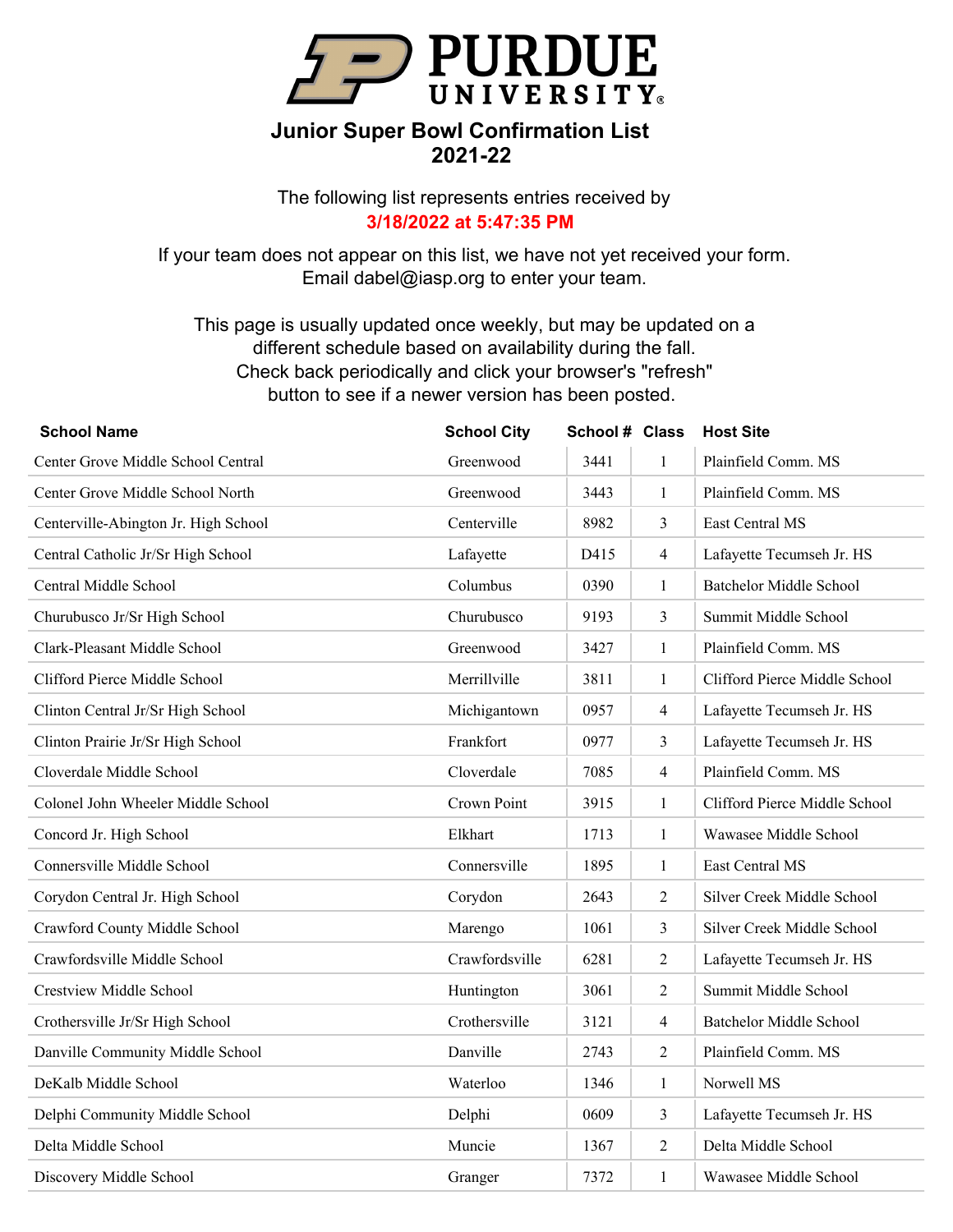

The following list represents entries received by **3/18/2022 at 5:47:35 PM**

If your team does not appear on this list, we have not yet received your form. Email dabel@iasp.org to enter your team.

| <b>School Name</b>                 | <b>School City</b> | School # Class |                | <b>Host Site</b>               |
|------------------------------------|--------------------|----------------|----------------|--------------------------------|
| East Central Middle School         | Brookville         | 1190           | $\mathbf{1}$   | East Central MS                |
| East Washington Middle School      | Pekin              | 8906           | $\mathfrak{Z}$ | Silver Creek Middle School     |
| Eastern Hancock Middle School      | Charlottesville    | 2582           | $\mathfrak{Z}$ | Delta Middle School            |
| Edgewood Jr. High School           | Ellettsville       | 6147           | $\overline{2}$ | <b>Batchelor Middle School</b> |
| Elkhart Christian Academy          | Elkhart            | A990           | $\overline{4}$ | Wawasee Middle School          |
| Fegely Middle School               | Portage            | 6859           | $\overline{2}$ | LaPorte Middle School @        |
| Fountain Central Jr/Sr High School | Veedersburg        | 2022           | $\overline{4}$ | Lafayette Tecumseh Jr. HS      |
| Fremont Middle School              | Fremont            | 7884           | $\overline{4}$ | Wawasee Middle School          |
| Glenwood Leadership Academy        | Evansville         | 8301           | $\overline{4}$ | EVSC @ Central HS              |
| Greencastle Middle School          | Greencastle        | 7093           | 2              | Sarah Scott Middle School      |
| Greenfield Central Jr. High School | Greenfield         | 2579           | $\mathbf{1}$   | Delta Middle School            |
| Greenwood Middle School            | Greenwood          | 3475           | $\mathbf{1}$   | Plainfield Comm. MS            |
| Griffith Jr/Sr High School         | Griffith           | 4173           | 2              | Clifford Pierce Middle School  |
| Hal E. Clark Middle School         | St. John           | 3838           | $\mathbf{1}$   | Clifford Pierce Middle School  |
| Hanover Central Middle School      | Cedar Lake         | 3784           | $\overline{2}$ | Clifford Pierce Middle School  |
| Hazelwood Middle School            | New Albany         | 1933           | $\mathbf{1}$   | Silver Creek Middle School     |
| Helfrich Park STEM Academy         | Evansville         | 8318           | $\overline{2}$ | EVSC @ Central HS              |
| Henryville Jr/Sr High School       | Henryville         | 0765           | $\mathfrak{Z}$ | <b>Batchelor Middle School</b> |
| Honey Creek Middle School          | Terre Haute        | 8445           | 2              | Sarah Scott Middle School      |
| Immanuel Lutheran School           | Seymour            | B445           | $\overline{4}$ | <b>Batchelor Middle School</b> |
| Indian Creek Middle School         | Trafalgar          | 3418           | $\mathfrak{Z}$ | <b>Batchelor Middle School</b> |
| Indian Springs Middle School       | Columbia City      | 9180           | $\mathbf{1}$   | Summit Middle School           |
| Jackson Creek Middle School        | Bloomington        | 6223           | $\mathbf{1}$   | Batchelor Middle School        |
| Jay County Jr. Sr. High School     | Portland           | 3239           | $\overline{2}$ | Norwell MS                     |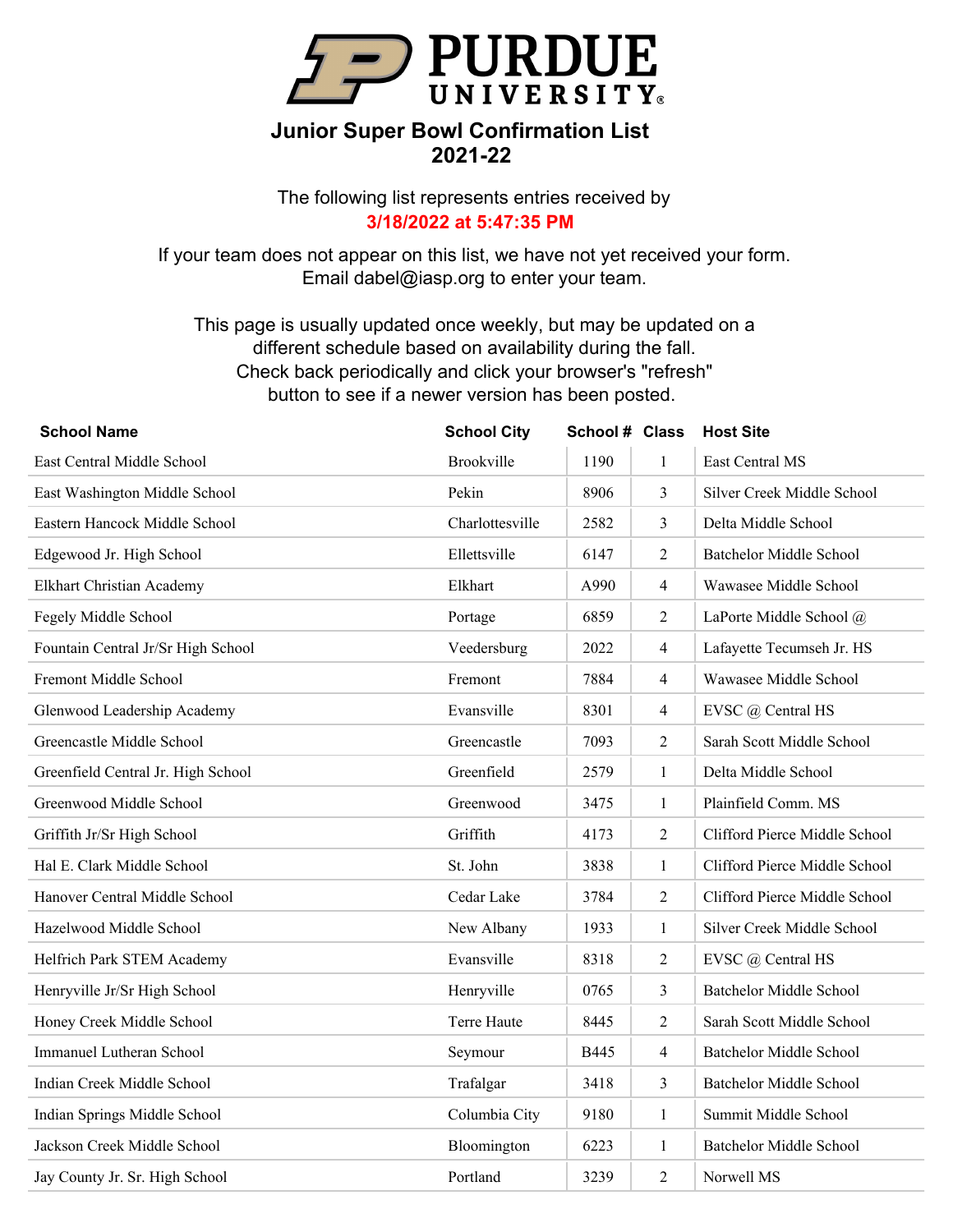

The following list represents entries received by **3/18/2022 at 5:47:35 PM**

If your team does not appear on this list, we have not yet received your form. Email dabel@iasp.org to enter your team.

| <b>School Name</b>                 | <b>School City</b> | School # Class |                | <b>Host Site</b>              |
|------------------------------------|--------------------|----------------|----------------|-------------------------------|
| Jefferson Middle School            | Fort Wayne         | 0119           | $\overline{2}$ | Norwell MS                    |
| Jimtown Jr. High School            | Elkhart            | 1703           | $\mathfrak{Z}$ | Wawasee Middle School         |
| John R. Wooden Middle School       | Martinsville       | 6332           | $\mathbf{1}$   | Plainfield Comm. MS           |
| John Young Middle School           | Mishawaka          | 7465           | $\mathbf{1}$   | Wawasee Middle School         |
| Kahler Middle School               | Dyer               | 3841           | $\overline{2}$ | Clifford Pierce Middle School |
| Kankakee Valley Middle School      | Wheatfield         | 3183           | $\mathbf{1}$   | Clifford Pierce Middle School |
| Kekionga Middle School             | Fort Wayne         | 0121           | $\overline{2}$ | Norwell MS                    |
| Klondike Middle School             | West Lafayette     | 8041           | $\overline{2}$ | Lafayette Tecumseh Jr. HS     |
| Knox Community Middle School       | Knox               | 7837           | $\mathfrak{Z}$ | LaPorte Middle School @       |
| Kouts Middle/Sr. High School       | Kouts              | 6833           | 3              | LaPorte Middle School @       |
| Lafayette Tecumseh Jr. High School | Lafayette          | 8077           | $\mathbf{1}$   | Lafayette Tecumseh Jr. HS     |
| Lakeside Middle School             | Fort Wayne         | 0125           | $\overline{2}$ | Norwell MS                    |
| Lanesville Jr/Sr High School       | Lanesville         | 2613           | $\overline{4}$ | Silver Creek Middle School    |
| LaPorte Middle School              | LaPorte            | 4742           | $\mathbf{1}$   | LaPorte Middle School @       |
| LaVille Jr.-Sr. High School        | Lakeville          | 7399           | $\mathfrak{Z}$ | Wawasee Middle School         |
| Lebanon Middle School              | Lebanon            | 0557           | $\mathbf{1}$   | TBA (formerly Zionsville)     |
| Leo Jr High School                 | Leo                | 0049-          | $\overline{2}$ | Norwell MS                    |
| Lincoln Jr. High School            | Plymouth           | 5949           | $\mathbf{1}$   | Wawasee Middle School         |
| Logansport Jr. High School         | Logansport         | 0702           | $\mathbf{1}$   | Lafayette Tecumseh Jr. HS     |
| Lowell Middle School               | Lowell             | 3851           | 2              | Clifford Pierce Middle School |
| Madison Jr. High School            | Madison            | 3313           | $\overline{2}$ | Silver Creek Middle School    |
| Manchester Jr/Sr High School       | North              | 8625           | $\mathfrak{Z}$ | Tippecanoe Valley Middle      |
| Maple Creek Middle School          | Fort Wayne         | 0079           | $\mathbf{1}$   | Summit Middle School          |
| Memorial Park Middle School        | Fort Wayne         | 0127           | $\overline{2}$ | Norwell MS                    |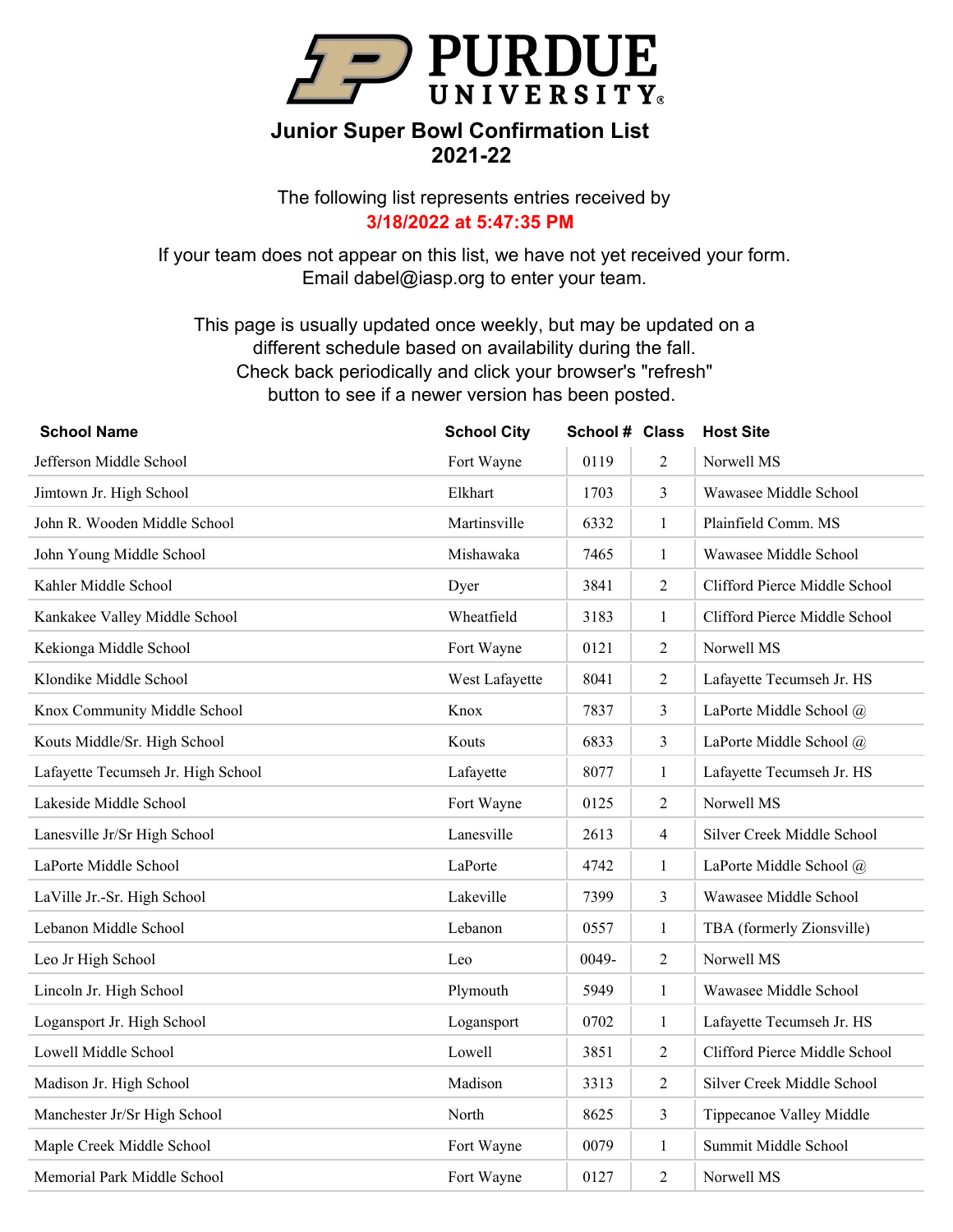

The following list represents entries received by **3/18/2022 at 5:47:35 PM**

If your team does not appear on this list, we have not yet received your form. Email dabel@iasp.org to enter your team.

| <b>School Name</b>                        | <b>School City</b> | School # Class |                | <b>Host Site</b>               |
|-------------------------------------------|--------------------|----------------|----------------|--------------------------------|
| Michael Grimmer Middle School             | Schererville       | 3831           | $\overline{2}$ | Clifford Pierce Middle School  |
| Mitchell Jr. High School                  | Mitchell           | 4924           | $\mathfrak{Z}$ | Batchelor Middle School        |
| Monroe Central Jr/Sr High School          | Parker City        | 7151           | $\overline{4}$ | Delta Middle School            |
| Monrovia Middle School                    | Monrovia           | 6315           | 3              | Plainfield Comm. MS            |
| Mount Vernon Jr. High School              | Mt. Vernon         | 6953           | $\overline{2}$ | Princeton Comm. Middle School  |
| Mt. Vernon Middle School                  | Fortville          | 2559           | $\mathbf{1}$   | Delta Middle School            |
| New Castle Middle School                  | New Castle         | 2829           | $\overline{2}$ | Delta Middle School            |
| New Prairie Middle School                 | New Carlisle       | 7345           | $\overline{2}$ | LaPorte Middle School @        |
| North Central Jr/Sr High School           | Farmersburg        | 7917           | $\overline{4}$ | Sarah Scott Middle School      |
| North Decatur Jr/Sr High School           | Greensburg         | 1267           | $\overline{4}$ | East Central MS                |
| North Jr. High School                     | Evansville         | 8230           | 1              | EVSC @ Central HS              |
| North Judson-San Pierre Jr/Sr High School | North Judson       | 7849           | $\overline{4}$ | LaPorte Middle School @        |
| North Montgomery Middle School            | Crawfordsville     | 6244           | $\overline{2}$ | Lafayette Tecumseh Jr. HS      |
| North Posey Jr. High School               | Poseyville         | 6973           | $\mathfrak{Z}$ | EVSC @ Central HS              |
| North Putnam Middle School                | Roachdale          | 7049           | $\mathfrak{Z}$ | Sarah Scott Middle School      |
| North Side Middle School                  | Elkhart            | 1753           | $\mathbf{1}$   | Wawasee Middle School          |
| North Vermillion Jr/Sr High School        | Cayuga             | 8394           | $\overline{4}$ | Sarah Scott Middle School      |
| North White Middle/High School            | Monon              | 9135           | $\overline{4}$ | Lafayette Tecumseh Jr. HS      |
| Northeast Dubois Jr./Sr. High School      | Dubois             | 1545           | $\overline{4}$ | EVSC @ Central HS              |
| Northeastern Middle School                | Fountain City      | 8929           | $\mathfrak{Z}$ | East Central MS                |
| Northridge Middle School                  | Middlebury         | 1657           | $\mathbf{1}$   | Wawasee Middle School          |
| Northside Middle School                   | Columbus           | 0395           | $\mathbf{1}$   | <b>Batchelor Middle School</b> |
| Northwood Middle School                   | Fort Wayne         | 0129           | 2              | Norwell MS                     |
| Norwell Middle School                     | Ossian             | 9088           | $\overline{2}$ | Norwell MS                     |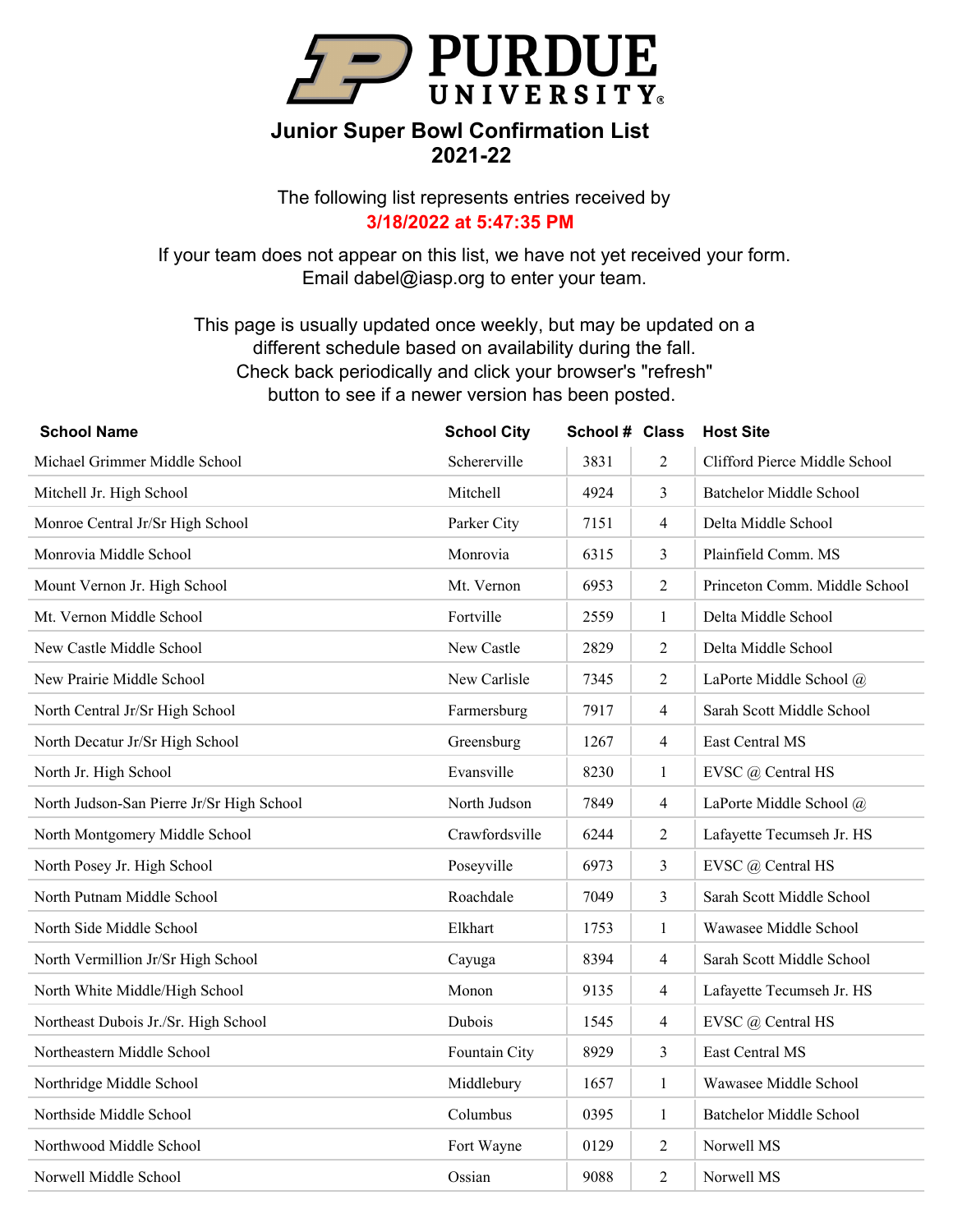

The following list represents entries received by **3/18/2022 at 5:47:35 PM**

If your team does not appear on this list, we have not yet received your form. Email dabel@iasp.org to enter your team.

| <b>School Name</b>                           | <b>School City</b> | School # Class |                | <b>Host Site</b>              |
|----------------------------------------------|--------------------|----------------|----------------|-------------------------------|
| Ohio County (Rising Sun) Middle School       | <b>Rising Sun</b>  | 6512           | $\overline{4}$ | East Central MS               |
| Orleans Jr/Sr High School                    | Orleans            | 6573           | $\overline{4}$ | Silver Creek Middle School    |
| Otter Creek Middle School                    | Terre Haute        | 8477           | $\mathbf{1}$   | Sarah Scott Middle School     |
| Owen Valley Middle School                    | Spencer            | 6597           | $\overline{2}$ | Sarah Scott Middle School     |
| Paoli Jr/Sr High School                      | Paoli              | 6581           | 3              | Silver Creek Middle School    |
| Parke Heritage Middle School                 | Marshall           | 6652           | $\overline{4}$ | Sarah Scott Middle School     |
| Paul Hadley Middle School                    | Mooresville        | 6373           | $\mathbf{1}$   | Plainfield Comm. MS           |
| Perry Heights Middle School                  | Evansville         | 8345           | 3              | EVSC @ Central HS             |
| Pierre Moran Middle School                   | Elkhart            | 1763           | $\mathbf{1}$   | Wawasee Middle School         |
| Pike Central Middle School                   | Petersburg         | 6768           | 3              | EVSC @ Central HS             |
| Plainfield Community Middle School           | Plainfield         | 2750           | $\mathbf{1}$   | Plainfield Comm. MS           |
| Plaza Park International Preparatory Academy | Evansville         | 8349           | $\overline{2}$ | EVSC @ Central HS             |
| Portage Middle School                        | Fort Wayne         | 0133           | $\overline{2}$ | Norwell MS                    |
| Princeton Community Middle School            | Princeton          | 2225           | $\overline{2}$ | Princeton Comm. Middle School |
| R.J. Baskett Middle School                   | Gas City           | 2335           | $\overline{2}$ | Delta Middle School           |
| Randolph Southern Jr/Sr High School          | Lynn               | 7121           | $\overline{4}$ | Delta Middle School           |
| Raymond Park Intermediate & Middle School    | Indianapolis       | 5368           | 1              | TBA (formerly Zionsville)     |
| <b>Resurrection School</b>                   | Evansville         | D610           | $\overline{4}$ | EVSC @ Central HS             |
| River Forest Middle School                   | Hobart             | 3801           | $\mathfrak{Z}$ | Clifford Pierce Middle School |
| Riverton Parke Jr/Sr High School             | Montezuma          | 6627           | 3              | Sarah Scott Middle School     |
| Riverview Middle School                      | Huntington         | 3025           | $\overline{2}$ | Summit Middle School          |
| Rivet Middle & High School                   | Vincennes          | <b>B560</b>    | $\overline{4}$ | Sarah Scott Middle School     |
| Robert A. Taft Middle School                 | Crown Point        | 3761           | $\mathbf{1}$   | Clifford Pierce Middle School |
| Rochester Community Middle School            | Rochester          | 2177           | 3              | Tippecanoe Valley Middle      |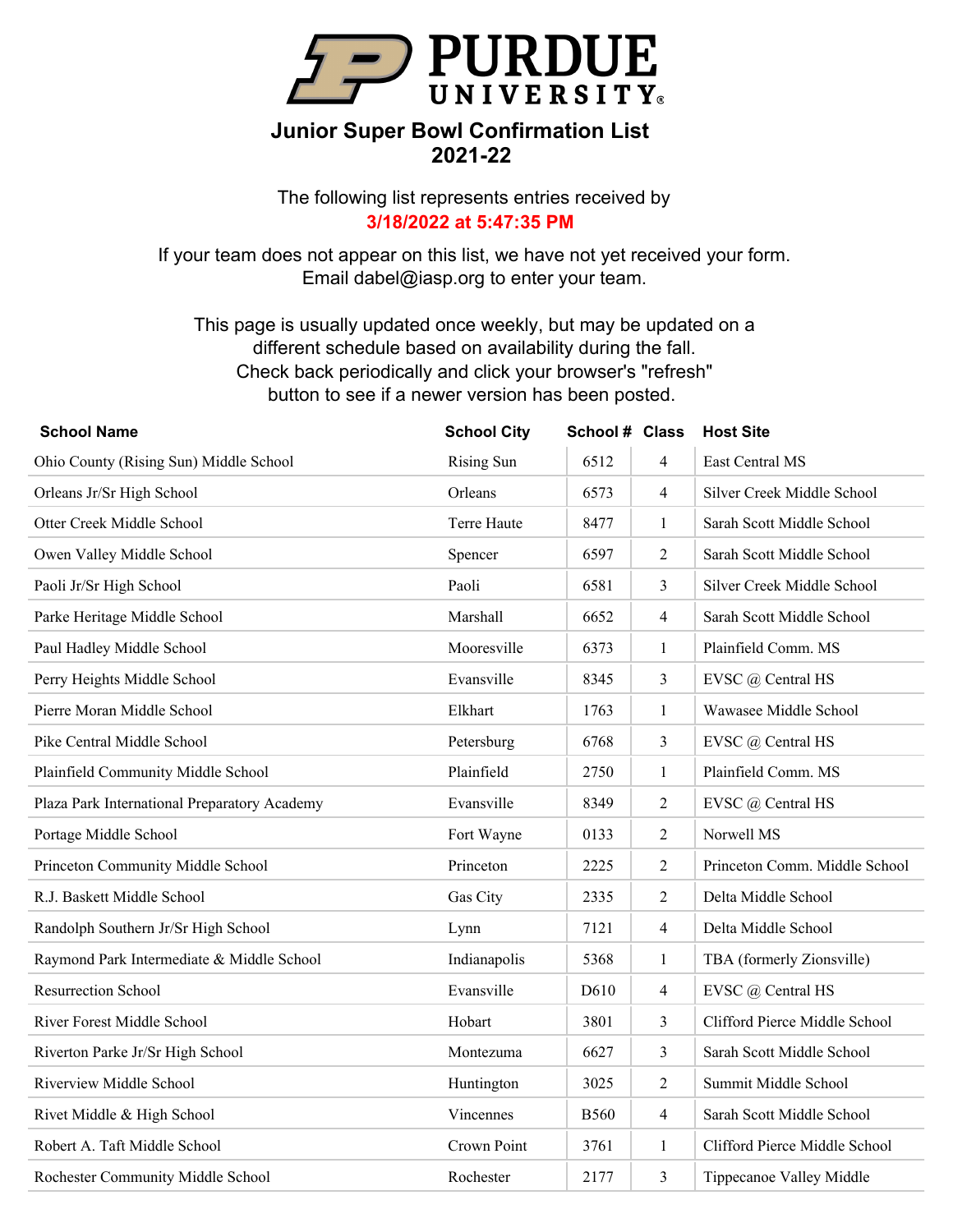

The following list represents entries received by **3/18/2022 at 5:47:35 PM**

If your team does not appear on this list, we have not yet received your form. Email dabel@iasp.org to enter your team.

| <b>School Name</b>                 | <b>School City</b> | School # Class |                | <b>Host Site</b>               |
|------------------------------------|--------------------|----------------|----------------|--------------------------------|
| Sarah Scott Middle School          | Terre Haute        | 8481           | 3              | Sarah Scott Middle School      |
| Schmucker Middle School            | Mishawaka          | 7334           | $\mathbf{1}$   | Wawasee Middle School          |
| Seeger Memorial Jr/Sr High School  | West Lebanon       | 8737           | 3              | Lafayette Tecumseh Jr. HS      |
| Selma Middle School                | Selma              | 1377           | 3              | Delta Middle School            |
| Seymour Middle School              | Seymour            | 3138           | $\mathbf{1}$   | <b>Batchelor Middle School</b> |
| Shawe Memorial High School         | Madison            | <b>B505</b>    | $\overline{4}$ | Silver Creek Middle School     |
| Shawnee Middle School              | Fort Wayne         | 0240           | $\mathbf{1}$   | Norwell MS                     |
| Shelbyville Middle School          | Shelbyville        | 7721           | $\mathbf{1}$   | <b>Batchelor Middle School</b> |
| Sheridan Middle School             | Sheridan           | 6780           | $\overline{4}$ | TBA (formerly Zionsville)      |
| Shoals Middle School               | Shoals             | 5991           | $\overline{4}$ | <b>Batchelor Middle School</b> |
| South Central Jr/Sr High School    | <b>Union Mills</b> | 4737           | $\overline{4}$ | LaPorte Middle School @        |
| South Central Jr/Sr High School    | Elizabeth          | 2670           | $\overline{4}$ | Silver Creek Middle School     |
| South Decatur Jr/Sr High School    | Greensburg         | 1263           | $\overline{4}$ | East Central MS                |
| South Knox Middle/High School      | Vincennes          | 3490           | 3              | Sarah Scott Middle School      |
| South Putnam Middle & High School  | Greencastle        | 7071           | $\overline{4}$ | Sarah Scott Middle School      |
| South Ripley Jr. High School       | Versailles         | 7174           | 3              | East Central MS                |
| South Vermillion Middle School     | Clinton            | 8434           | $\mathfrak{Z}$ | Sarah Scott Middle School      |
| St. Benedict Cathedral School      | Evansville         | D590           | $\overline{4}$ | EVSC @ Central HS              |
| St. Malachy School                 | Brownsburg         | <b>B285</b>    | $\overline{4}$ | Plainfield Comm. MS            |
| St. Mary Catholic Community School | Crown Point        | B835           | $\overline{4}$ | Clifford Pierce Middle School  |
| St. Mary School                    | Aurora             | A690           | $\overline{4}$ | East Central MS                |
| St. Roch School                    | Indianapolis       | C310           | $\overline{4}$ | TBA (formerly Zionsville)      |
| Sts. Joan of Arc & Patrick School  | Kokomo             | <b>B</b> 395   | $\overline{4}$ | Lafayette Tecumseh Jr. HS      |
| Summit Middle School               | Fort Wayne         | 0063           | $\mathbf{1}$   | Summit Middle School           |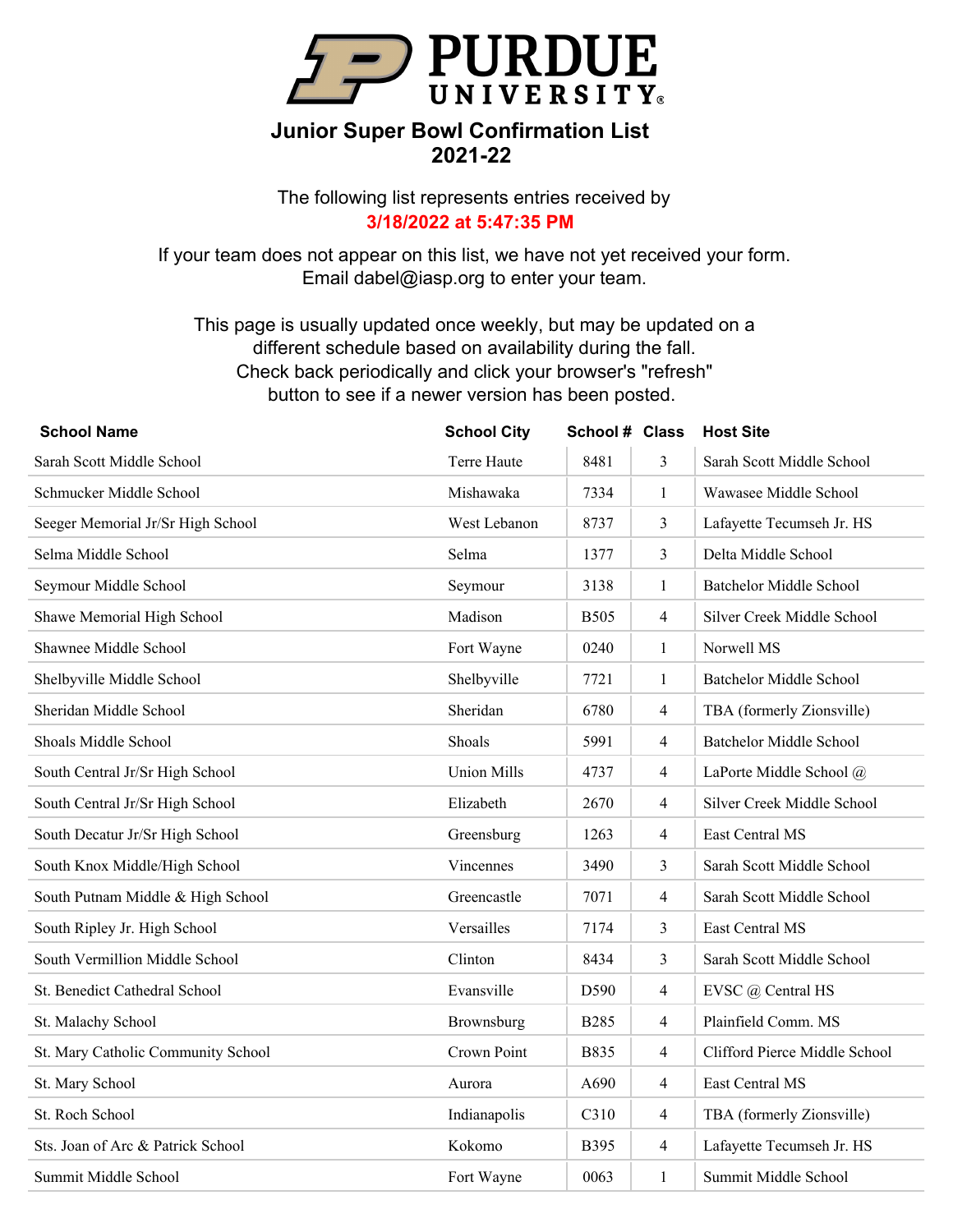

The following list represents entries received by **3/18/2022 at 5:47:35 PM**

If your team does not appear on this list, we have not yet received your form. Email dabel@iasp.org to enter your team.

| <b>School Name</b>                     | <b>School City</b> | School # Class |                | <b>Host Site</b>              |
|----------------------------------------|--------------------|----------------|----------------|-------------------------------|
| Tecumseh Middle School                 | Lynnville          | 8771           | 4              | Princeton Comm. Middle School |
| Tell City Jr/Sr High School            | Tell City          | 6741           | 3              | EVSC @ Central HS             |
| Thomas Jefferson Middle School         | Valparaiso         | 6887           | $\overline{2}$ | LaPorte Middle School @       |
| Thompkins Middle School                | Evansville         | 8323           | $\mathbf{1}$   | EVSC @ Central HS             |
| Tippecanoe Valley Middle School        | Akron              | 3619           | 3              | Tippecanoe Valley Middle      |
| Tri Jr/Sr High School                  | Straughn           | 2773           | $\overline{4}$ | East Central MS               |
| Tri-West Middle School                 | Lizton             | 2682           | 3              | Plainfield Comm. MS           |
| Triton Central Middle School           | Fairland           | 7697           | 3              | Plainfield Comm. MS           |
| Union Township Middle School           | Valparaiso         | 6843           | 3              | LaPorte Middle School @       |
| Virgil I. Grissom Middle School        | Mishawaka          | 7336           | $\overline{2}$ | Wawasee Middle School         |
| Wabash Middle School                   | Wabash             | 8694           | 3              | Tippecanoe Valley Middle      |
| Wanatah Public School                  | Wanatah            | 4369           | $\overline{4}$ | LaPorte Middle School @       |
| Washington Jr. High School             | Washington         | 1123           | $\overline{2}$ | Princeton Comm. Middle School |
| Washington Township Middle/High School | Valparaiso         | 6849           | $\overline{4}$ | LaPorte Middle School @       |
| Wawasee Middle School                  | Syracuse           | 3630           | $\overline{2}$ | Wawasee Middle School         |
| West Central Middle School             | Francesville       | 7031           | $\overline{4}$ | Lafayette Tecumseh Jr. HS     |
| West Lafayette Jr/Sr High School       | West Lafayette     | 8129           | $\overline{2}$ | Lafayette Tecumseh Jr. HS     |
| West Side Middle School                | Elkhart            | 1761           | $\mathbf{1}$   | Wawasee Middle School         |
| West Vigo Middle School                | West Terre         | 8461           | $\mathfrak{Z}$ | Sarah Scott Middle School     |
| West Washington Jr/Sr. High School     | Campbellsburg      | 8869           | $\overline{4}$ | Silver Creek Middle School    |
| Western Boone Jr/Sr High School        | Thorntown          | 0539           | $\mathfrak{Z}$ | TBA (formerly Zionsville)     |
| Western Middle School                  | Russiaville        | 2922           | $\overline{2}$ | Lafayette Tecumseh Jr. HS     |
| Whiting Middle School                  | Whiting            | 4356           | $\mathfrak{Z}$ | Clifford Pierce Middle School |
| Wilbur Wright Middle School            | Munster            | 4333           | $\mathbf{1}$   | Clifford Pierce Middle School |